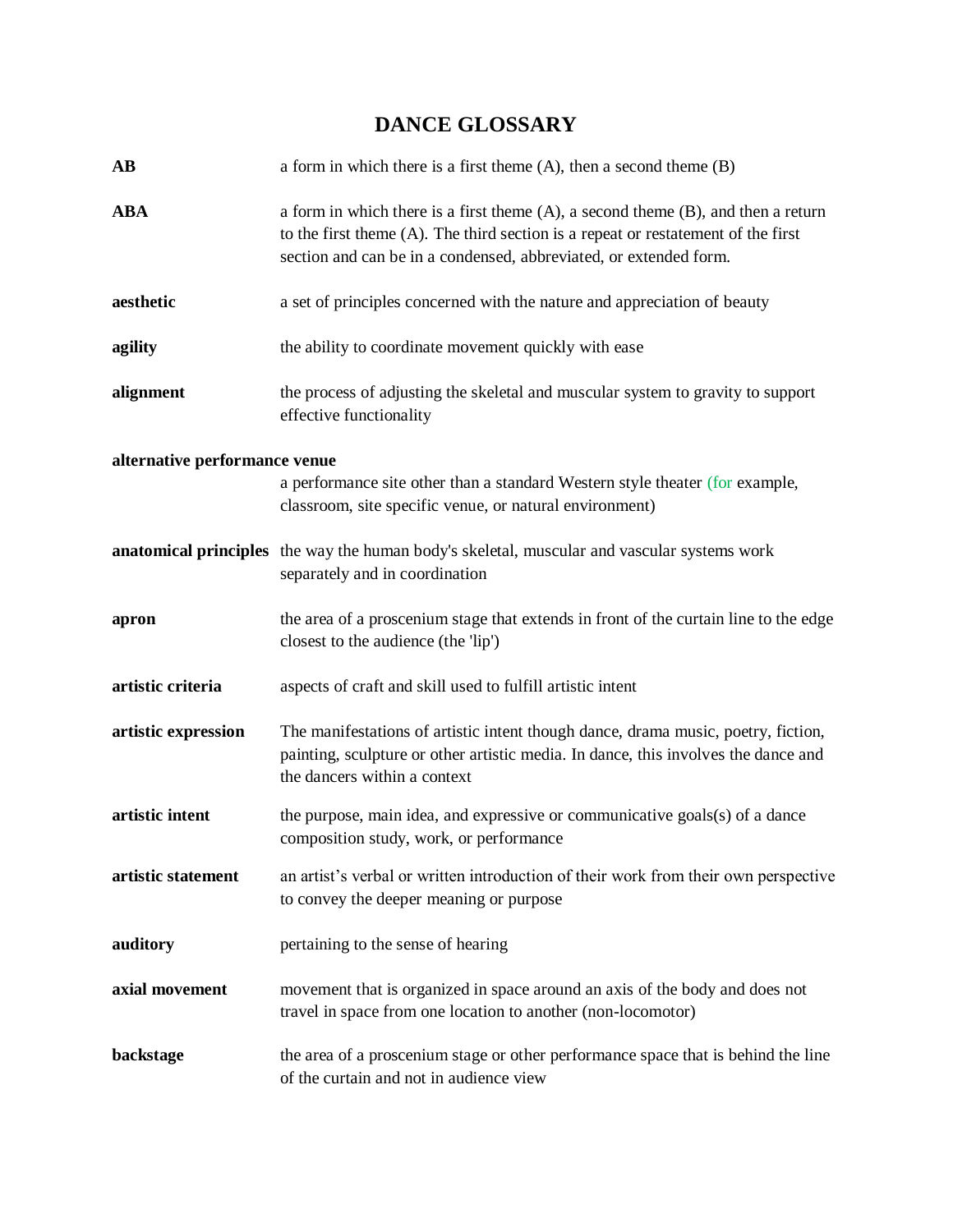| balance                  | a state of body equilibrium                                                                                                                                                                                                                                                |
|--------------------------|----------------------------------------------------------------------------------------------------------------------------------------------------------------------------------------------------------------------------------------------------------------------------|
| beat                     | a steady pulse, expressed either aurally or kinesthetically; often an accented<br>motion or tone that defines the tempo or speed of the movement or music                                                                                                                  |
| blackout                 | sudden state of complete darkness onstage, caused by the quick turning off of<br>stage lighting                                                                                                                                                                            |
| bodily animation         | a state in which the body and mind are energized and ready for action                                                                                                                                                                                                      |
| body awareness           | internal sensations or proprioceptive sense of the position and action of the body<br>or body parts                                                                                                                                                                        |
| body patterning          | neuromuscular patterns (for example, core-distal, head-tail, homologous [upper-<br>lower], homo-lateral [same-side], cross-lateral [crossing the body midline])                                                                                                            |
|                          | <b>body-mind principles</b> concepts explored and/or employed to support body-mind connections (for<br>example, breath, awareness of the environment, grounding, movement initiation,<br>use of imagery, intention, inner-outer, stability-mobility)                       |
| body-use                 | the ways in which movement patterns and body parts are used in movement and<br>dance practice; descriptive method of identifying patterns                                                                                                                                  |
| bound movement           | an "effort element" from Laban Movement Analysis in which energy flow is<br>constricted                                                                                                                                                                                    |
| canon                    | a musical or choreographic device in which individuals or different groups repeat<br>a sequence or phrase beginning at repetitive but overlapping intervals                                                                                                                |
| <b>Capstone Project</b>  | a culminating performance-based assessment that determines what $12th$ graders<br>should know and be able to do in various educational disciplines; usually based<br>on research and the development of a major product or project that is an<br>extension of the research |
| choreographic devices    | manipulation of dance movement, sequences or phrases (repetition, inversion,<br>accumulation, cannon, retrograde, call and response)                                                                                                                                       |
| choreographic principles | compositional elements in dance; factors to be considered (choreographic devices<br>and structures) to attain an aesthetically satisfying dance composition                                                                                                                |
| choreographic study      | a brief dance made up of several distinct movement phrases that explore a<br>movement idea                                                                                                                                                                                 |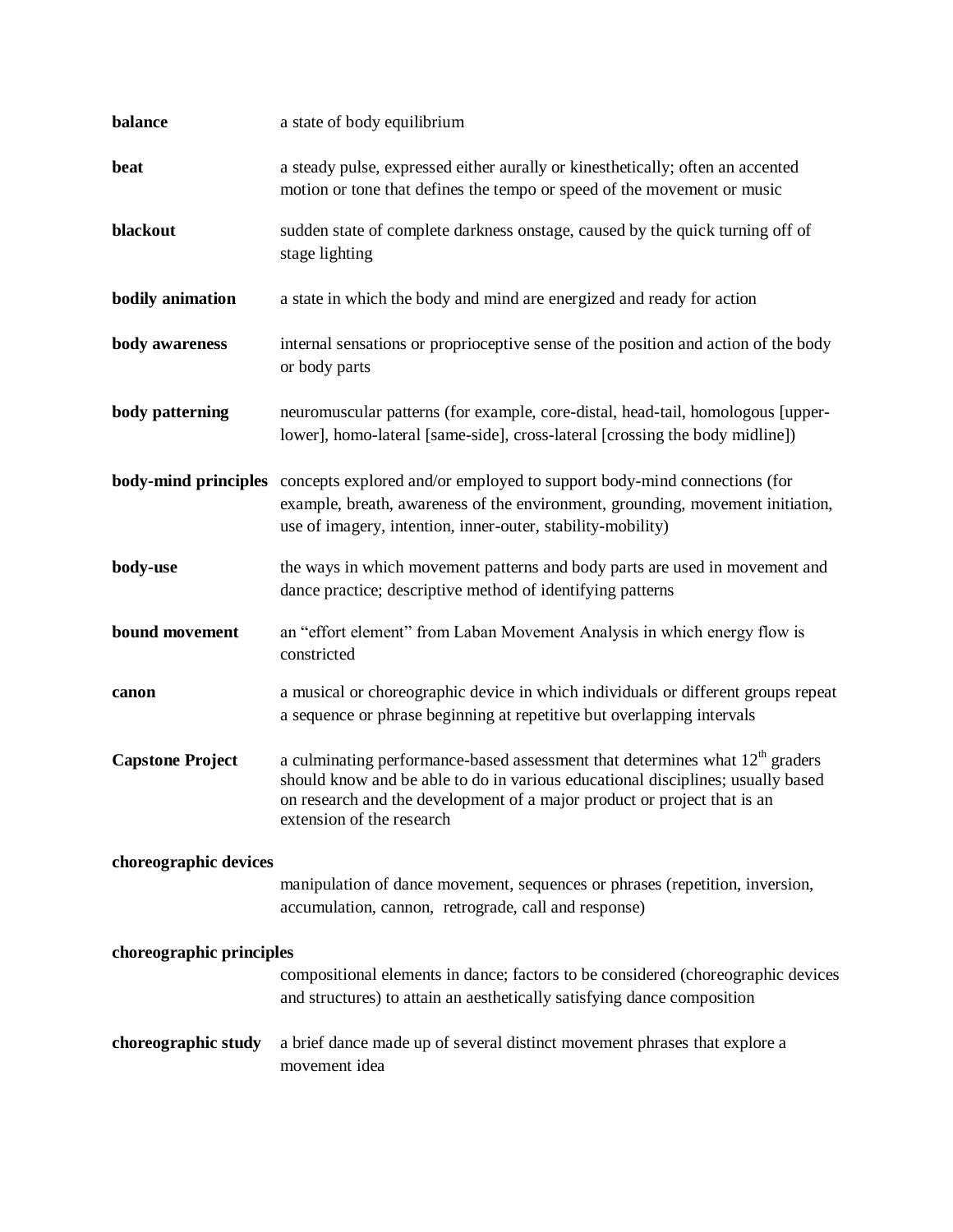| choreography                  | dance movements that are planned and performed                                                                                                                                                                                                                                                                                   |
|-------------------------------|----------------------------------------------------------------------------------------------------------------------------------------------------------------------------------------------------------------------------------------------------------------------------------------------------------------------------------|
| climax                        | the "high point" or peak of culmination in a dance                                                                                                                                                                                                                                                                               |
| codified movement             | common motion or motions set in a particular style that often have specific<br>names and expectations associated with it                                                                                                                                                                                                         |
| cognitive                     | the process of thinking, processing perceptions, or acquiring knowledge                                                                                                                                                                                                                                                          |
| community                     | a body of people who live in a common area or who hold something in common                                                                                                                                                                                                                                                       |
| complex rhythms               | a series of syncopated or mixed-meter rhythmic patterns, expressed either aurally<br>or kinesthetically                                                                                                                                                                                                                          |
| context cues                  | information obtained from the dance that helps one understand or comprehend<br>meaning and intent from a movement, group of movements, or a dance as a<br>whole; requires seeing relationships between movements and making inferences<br>about the meaning or intent often gleaned from visual, auditory, or sensory<br>stimuli |
| contextualize/other contexts  | relating dance and ideas in a dance to situations, experiences, environments,<br>knowledge, events, or cultures outside of the dance experience                                                                                                                                                                                  |
| contra-lateral                | a body organization connecting the upper right quadrant of the area above the<br>waist and the lower left quadrant of the area below the waist, and vice-versa                                                                                                                                                                   |
| contrapuntal                  | an adjective that describes the noun counterpoint; music that has at least two<br>melodic lines (voices) played simultaneously against each other; in dance, at least<br>two movement patterns, sequences or phrases danced simultaneously using<br>different body parts or performed by different dancers                       |
| conventional dance structures |                                                                                                                                                                                                                                                                                                                                  |
|                               | choreographic movement organized in commonly used structures to create a<br>dance work                                                                                                                                                                                                                                           |
| core/distal                   | a body pattern that begins in the center of the body and radiates out through the<br>torso to the extremities or, in reverse, one that starts from extremities and comes<br>in towards the center                                                                                                                                |
| crawl/creep                   | a locomotor movement pattern low to the ground with the weight supported on<br>the hands and knees with cross-lateral hand and leg movements                                                                                                                                                                                     |
| create                        | to invent, compose, or generate original dance movement or movement ideas                                                                                                                                                                                                                                                        |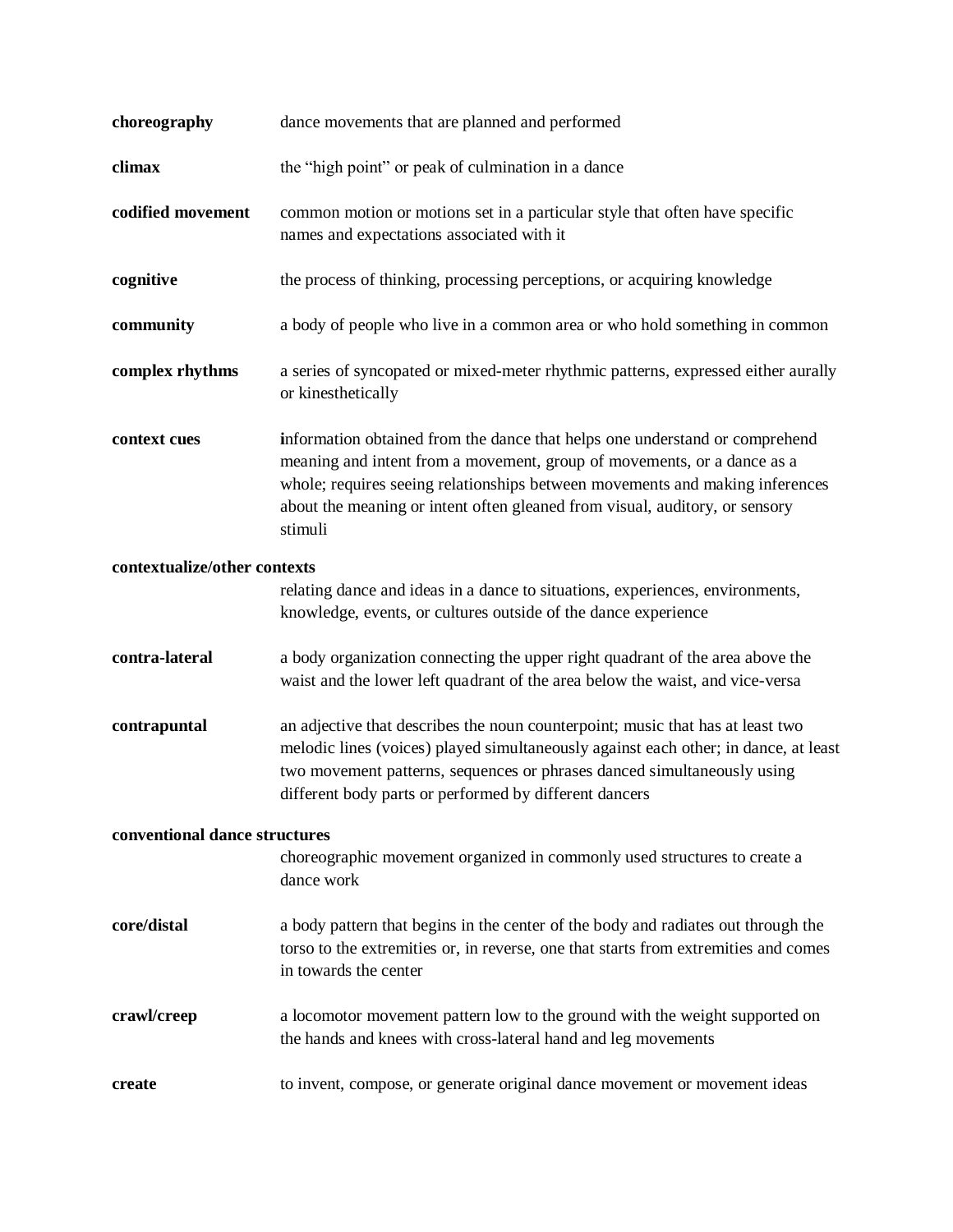| creative movement          | original movements that are spontaneous or created in order to express an<br>idea, feeling, experience, or solution to a movement problem                                                                                                                                                                                                                  |
|----------------------------|------------------------------------------------------------------------------------------------------------------------------------------------------------------------------------------------------------------------------------------------------------------------------------------------------------------------------------------------------------|
| cross-lateral movement     |                                                                                                                                                                                                                                                                                                                                                            |
|                            | a body pattern that crosses the vertical mid-line of the body; movement that goes<br>right to left or left to right; a body pattern of connecting body parts along a<br>diagonal pathway through the body's core to the extremities                                                                                                                        |
| crossover                  | an area behind the visible stage that is used by performers and technicians to<br>travel from state left to right or vice versa                                                                                                                                                                                                                            |
| cultural movement practice |                                                                                                                                                                                                                                                                                                                                                            |
|                            | physical movements of a dance that are associated with a particular country,<br>community, or people                                                                                                                                                                                                                                                       |
| curriculum                 | detailed plan of goals, objectives, skills, and lessons on a particular subject                                                                                                                                                                                                                                                                            |
| curtain                    | a hanging cloth that conceals the stage from the view of the audience; it rises or<br>parts at the beginning and descends or closes after dance works, between acts,<br>and at the end of a performance                                                                                                                                                    |
| dance                      | the language of movement as expressed by the human body for communication,<br>aesthetic purposes, and the release of energy or emotions                                                                                                                                                                                                                    |
| dance activities           | activities involving dance (for example, dance classes, workshops, performances,<br>lecture demonstrations, social event dancing)                                                                                                                                                                                                                          |
| dance as text              | the use of dance as the basis for study or analysis                                                                                                                                                                                                                                                                                                        |
| dance literacy             | the total experience of dance learning that includes the doing and knowing about<br>dance: dance skills and techniques, dance making, knowledge and understanding<br>of dance vocabulary, dance history, dance from different cultures, dance genres,<br>repertory, performers and choreographers, dance companies, and dance notation<br>and preservation |
| dance movement principles  |                                                                                                                                                                                                                                                                                                                                                            |
|                            | fundamentals related to the craft and skill with which dance movement is<br>performed (for example, the use of dynamic alignment, breath support, core<br>support, rotation, initiation and sequencing, and weight shift)                                                                                                                                  |
| dance phrase               | a brief sequence of related movements that have a sense of continuity and artistic<br>or rhythmic completion                                                                                                                                                                                                                                               |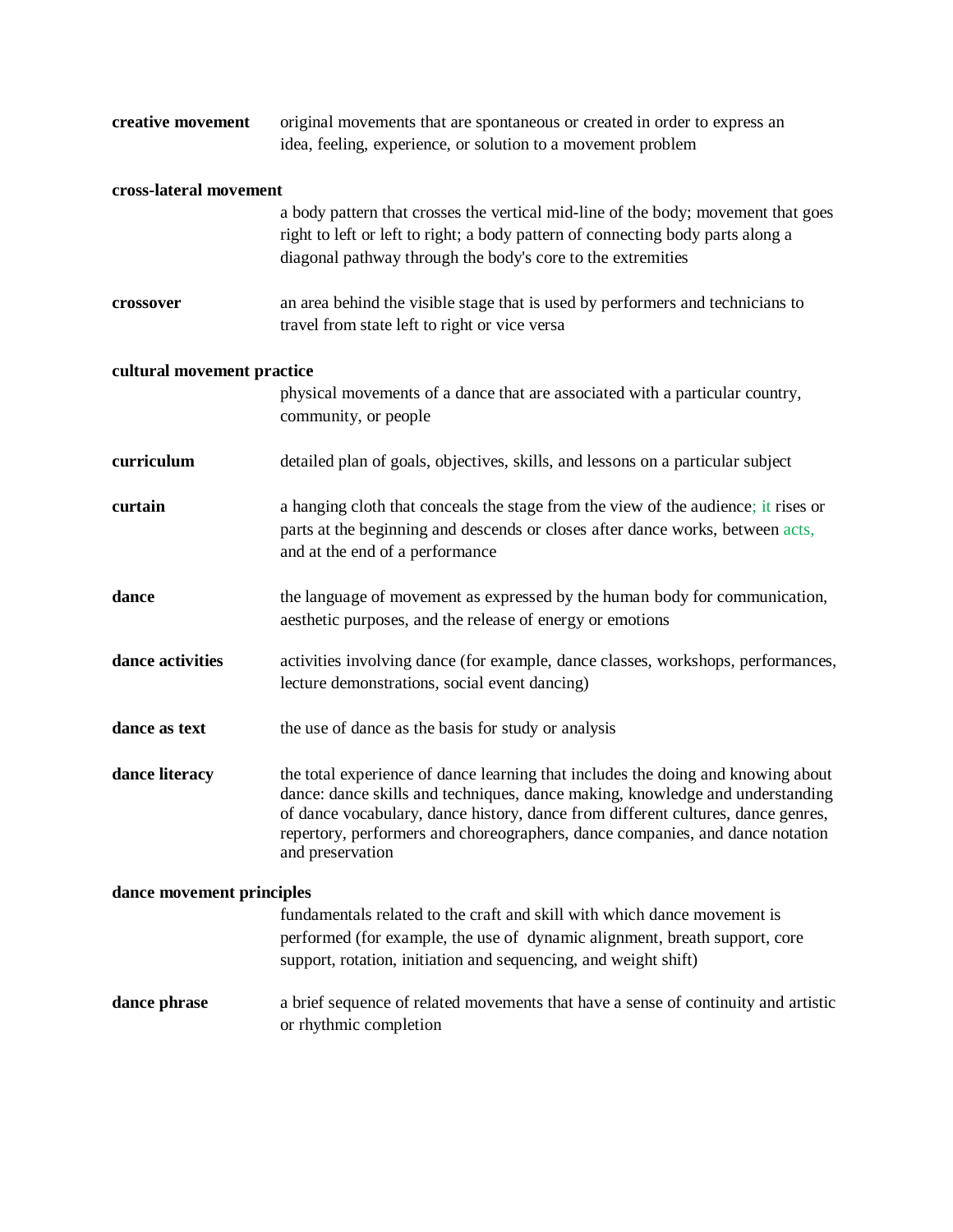| dance structures  | the organization of choreography and movement to fulfill the artistic intent of a<br>dance or dance study (for example, AB, ABA or theme and variation); often<br>referred to as choreographic form                                                                                                                                                                                                                                                                                                                                                                 |
|-------------------|---------------------------------------------------------------------------------------------------------------------------------------------------------------------------------------------------------------------------------------------------------------------------------------------------------------------------------------------------------------------------------------------------------------------------------------------------------------------------------------------------------------------------------------------------------------------|
| dance study       | a short dance that is comprised of several dance phrases based on an artistic idea                                                                                                                                                                                                                                                                                                                                                                                                                                                                                  |
| dance techniques  | the tools and skills needed to produce a particular style of movement                                                                                                                                                                                                                                                                                                                                                                                                                                                                                               |
| dance terminology | vocabulary used to describe dance and dance experiences                                                                                                                                                                                                                                                                                                                                                                                                                                                                                                             |
|                   | simple dance terminology (Tier 1/PreK-2): basic pedestrian language (for<br>example, locomotor words walk, run, tip-toe, slither, roll, crawl, jump, march,<br>and gallop; and non-locomotor words bend, twist, turn, open and close)                                                                                                                                                                                                                                                                                                                               |
|                   | <b>basic dance terminology</b> (Tier 2/grades 3-5): vocabulary used to describe dance<br>movement techniques, structures, works, and experiences that are widely shared<br>in the field of dance (for example, stage terminology, compositional vocabulary,<br>language defining dance structures and devices, anatomical references, dance<br>techniques such as alignment or "line")                                                                                                                                                                              |
|                   | genre-specific dance terminology (Tier 3/grades 6 up): words used to describe<br>movement within specific dance forms ballet, contemporary, culturally-specific<br>dance, funk, hip-hop, jazz, modern, tap, and others (for example, in Polynesian<br>dance (Hula), auwana, kahiko, halau, kaholo, uwehe, ami); in ballet: glissade, pas<br>de bouree, pas de chat, arabesque; in jazz: kick ball change, pencil turn, jazz<br>walk, jazz run; in modern: contraction, triplets, spiral, pivot turn; and in tap:<br>shuffle-step, cramp roll, riff, wing, time step |
| dance work        | a complete dance that has a beginning, middle (development), and end                                                                                                                                                                                                                                                                                                                                                                                                                                                                                                |
| double-time       | pulse based on two beats for every one beat in a measure (for example, double-<br>time for a measure of four quarter notes $[4/4]$ would be eight eighth notes;<br>dancing double-time is twice as fast as the pulse)                                                                                                                                                                                                                                                                                                                                               |
| downbeat          | the first beat in a musical measure                                                                                                                                                                                                                                                                                                                                                                                                                                                                                                                                 |
| downstage         | the area of the stage closest to the audience                                                                                                                                                                                                                                                                                                                                                                                                                                                                                                                       |
| duple meter       | musical meters such as 2/4 or 4/4, with an even subdivision of beats, in sets of<br>two                                                                                                                                                                                                                                                                                                                                                                                                                                                                             |
| dynamics          | the qualities or characteristics of movement which lend expression and style; also<br>called "efforts," or "energy (for example, lyrical, sustained, quick, light, or<br>strong)                                                                                                                                                                                                                                                                                                                                                                                    |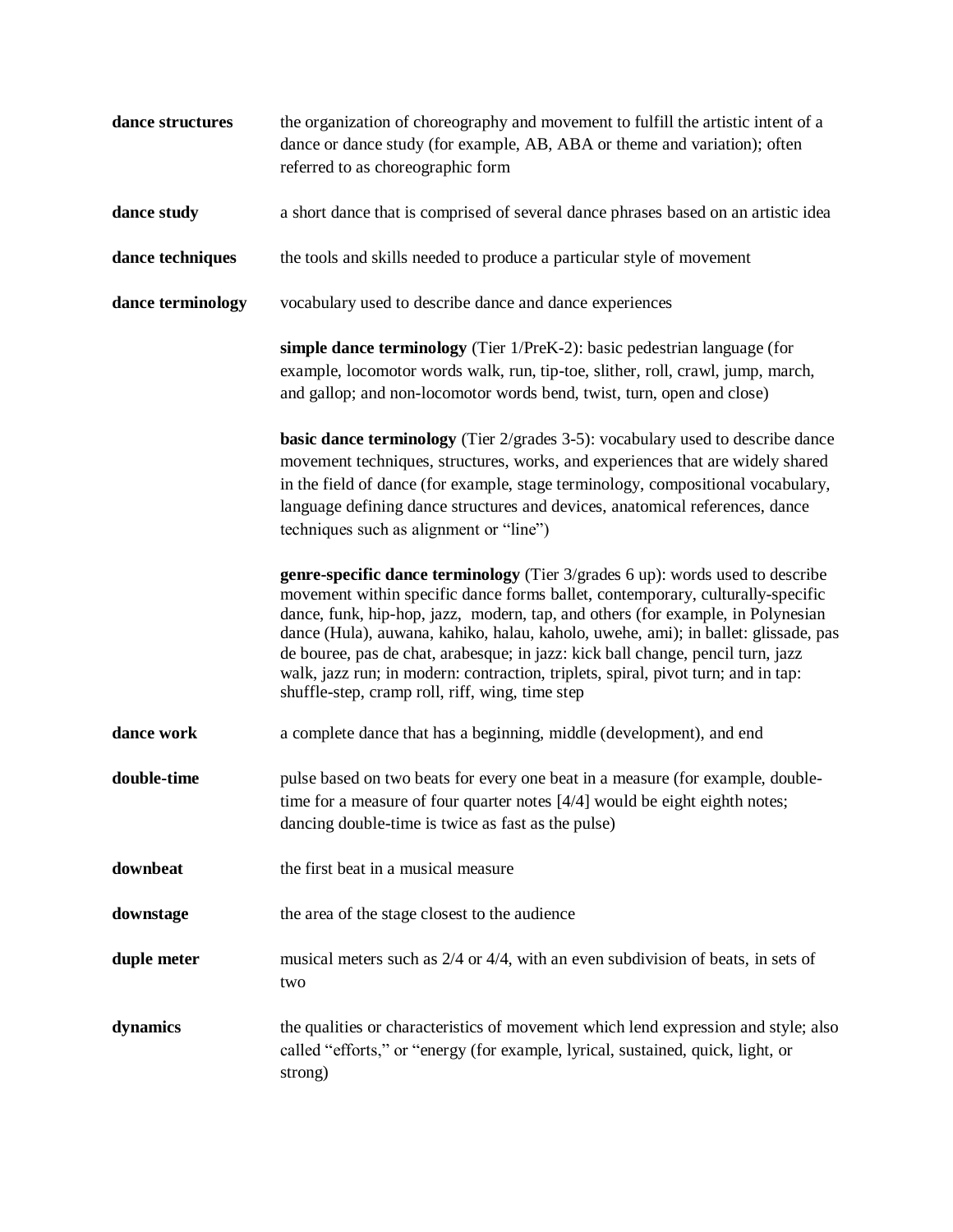| elements of dance                 | the key components of movement; movement of the body using space, time, and<br>energy; often referred to as the elements of movement; see Elements of Dance<br>Organizer by Perpich Center for Arts Education (used with permission) |
|-----------------------------------|--------------------------------------------------------------------------------------------------------------------------------------------------------------------------------------------------------------------------------------|
| embody                            | to physicalize a movement, concept or idea through the body                                                                                                                                                                          |
| energy                            | the dynamic quality, force, attach, weight, and flow of movement                                                                                                                                                                     |
| evaluative criteria               | the definition of values and characteristics with which dance can be assessed;<br>factors to be considered to attain an aesthetically satisfying dance composition or<br>performance                                                 |
| explore                           | investigate multiple movement possibilities to learn more about an idea                                                                                                                                                              |
| far focus                         | movement intent directed outward or toward the audience                                                                                                                                                                              |
| feedback                          | descriptive information provided for the purpose of supporting continued growth,<br>recognizing effective work, or providing guidance for improving work                                                                             |
| fine motor skills (or activities) | coordinated use of small muscle groups (for example, the fingers in handwriting,<br>drawing, playing piano)                                                                                                                          |
| flexibility                       | range of motion determined by a person's particular skeletal structure and<br>muscular elasticity                                                                                                                                    |
| force                             | a change in energy with which a movement is executed                                                                                                                                                                                 |
| free flowing movememt             | an "effort element" from Laban Movement Analysis in which energy is<br>continuous                                                                                                                                                    |
| functional alignment              | the organization of the skeleton and musculature in a relationship to gravity that<br>supports safe and efficient movement while dancing                                                                                             |
| gallop                            | a locomotor sliding and springy step in an uneven rhythm in which the same foot<br>is always leading                                                                                                                                 |
| general space                     | spatial orientation that is not focused towards one area of a studio or stage                                                                                                                                                        |
| genre                             | a category of dance characterized by similarities in form, style, purpose, or<br>subject matter (for example, ballet, hip hop, modern, ballroom, cultural practices)                                                                 |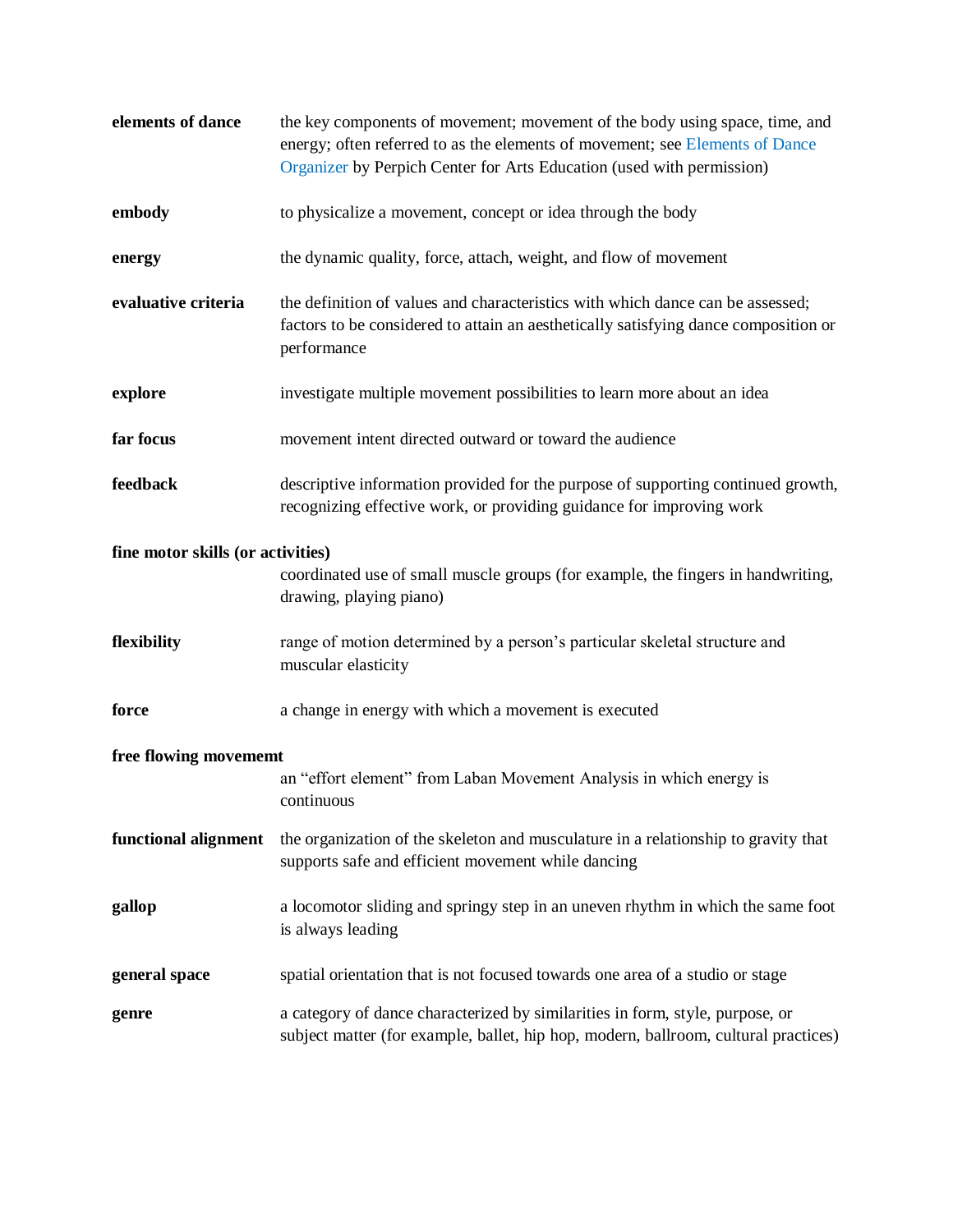| genres (music)                     | a broad category of music that may include many different forms, styles and<br>expressions (for example, Baroque, Romantic, Minimalist, Broadway, Jazz, New<br>Age)                                                        |
|------------------------------------|----------------------------------------------------------------------------------------------------------------------------------------------------------------------------------------------------------------------------|
| gesture                            | the movement of a body part or combination of parts that suggests a particular<br>idea                                                                                                                                     |
| gross motor skills (or activities) | coordinated use of large muscle groups (for example, the legs in leaping or<br>hopping)                                                                                                                                    |
| group skills                       | abilities that require cooperation, collaboration, or coordination with others, and<br>interpersonal skills (for example, inter-dependence, lead and follow, unison<br>movement, call and response, constructive feedback) |
| half-time                          | pulse based on one beat for every two beats in a measure (for example, half-time<br>for a measure of four quarter notes [4/4] would be two half notes; dancing twice<br>as slowly as the pulse)                            |
| head/tail                          | a body pattern that connects the top of the head and the bottom of the spine (the<br>coccyx, which is the vestige of a tail) through curving, arching, or in some way<br>bending the spine                                 |
| <b>High School Proficient</b>      | a high school entry level of dance proficiency                                                                                                                                                                             |
| <b>High School Accomplished</b>    |                                                                                                                                                                                                                            |
|                                    | a high school level of dance accomplishment for students continuing elective<br>coursework, but not focusing on dance education                                                                                            |
| <b>High School Advanced</b>        |                                                                                                                                                                                                                            |
|                                    | a high school level of dance proficiency that is equivalent to an "advanced<br>placement" course of study or pursuit of study in a performing arts program                                                                 |
| home culture                       | the environment, milieu, or values that a student experiences in his/her home<br>and/or with the family                                                                                                                    |
| hop                                | a movement that springs (elevates) off the ground from one foot and lands on the<br>same foot                                                                                                                              |
| house                              | the part of a performance hall in which the audience sits; also sometimes<br>colloquially used to refer to the audience itself, as in "Is the house all in yet?"                                                           |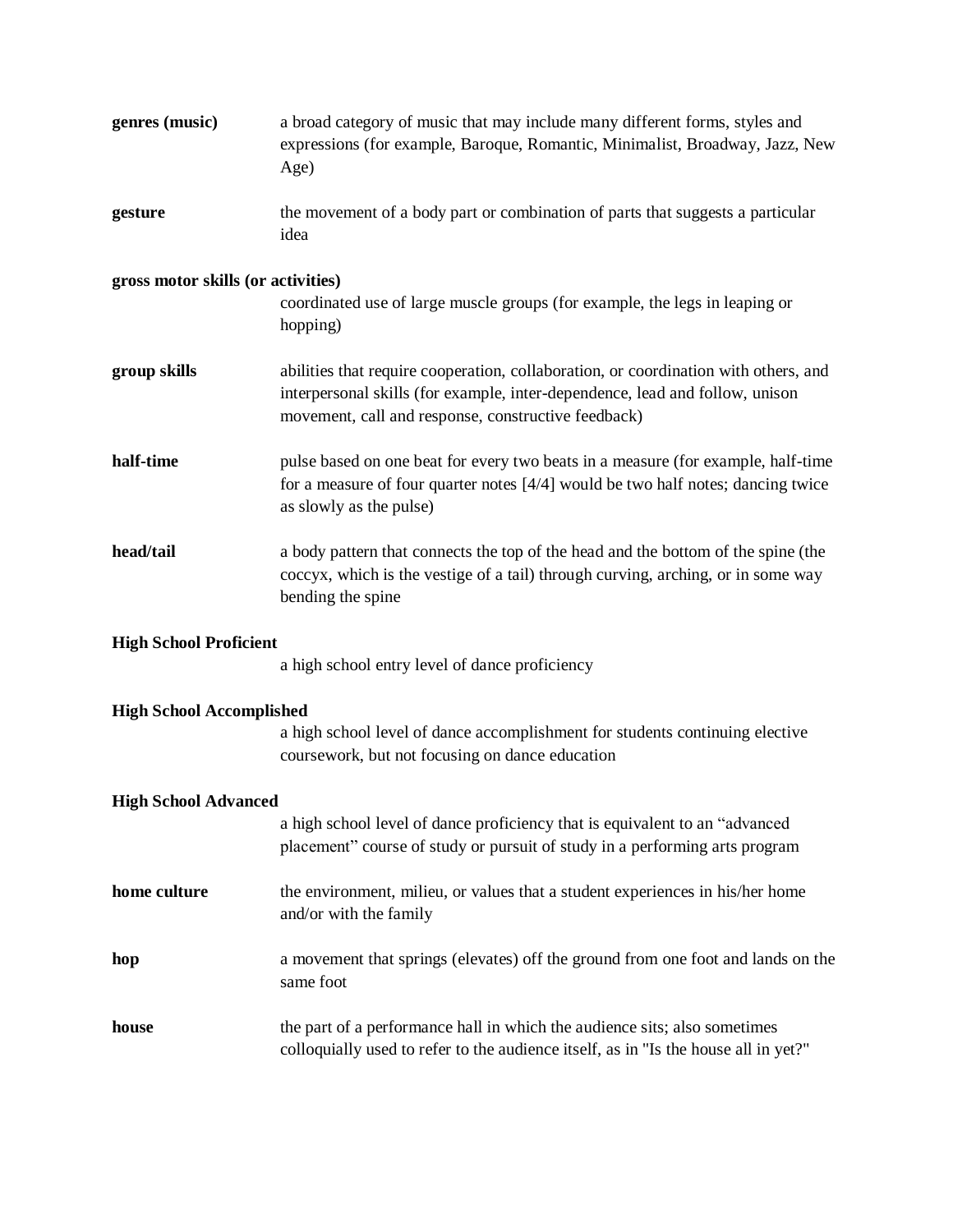| improvisation           | dance activity in which the dancer spontaneously and simultaneously creates and<br>performs movements                                                                                                                 |
|-------------------------|-----------------------------------------------------------------------------------------------------------------------------------------------------------------------------------------------------------------------|
| improvise               | to simultaneously invent and perform movement                                                                                                                                                                         |
| instrumentation (music) |                                                                                                                                                                                                                       |
|                         | instruments used in playing a piece of music (for example, strings, horns,<br>percussion, electric guitar, voice)                                                                                                     |
| interdisciplinary       | blending of content, skills and knowledge from more than one discipline;<br>involving two or more arts disciplines                                                                                                    |
| internalize             | make one's own; translate for one's own understanding; personalize meaning                                                                                                                                            |
| isolation(s)            | movement(s) executed with one body part or a small section of the body                                                                                                                                                |
| jump                    | movement that springs (elevates) off the ground from two feet and lands on two<br>feet                                                                                                                                |
| kinesphere              | the area of space directly surrounding one's body extending as far as a person can<br>reach; also called personal space                                                                                               |
| kinesthetic             | pertaining to the motion or movement of the body; pertaining to awareness or<br>sensations of bodily movement                                                                                                         |
|                         | kinesthetic awareness pertaining to sensations and understanding of bodily movement                                                                                                                                   |
| kinesthetic feedback    | giving or receiving information through responsive bodily movement; developing<br>awareness through sensations and awareness of bodily movement                                                                       |
| kinetic                 | having to do with motion                                                                                                                                                                                              |
| kinetic awareness       | pertaining to sensations and understanding of motion                                                                                                                                                                  |
| kinetic energy          | energy that a body possesses by virtue of being in motion                                                                                                                                                             |
| leap                    | a locomotor movement that leaves the ground (elevates) from one foot and lands<br>on the other foot                                                                                                                   |
| learning situation      | an event or activity in which learning occurs                                                                                                                                                                         |
| learning strategies     | a method or systematic plan to acquire understanding, information, knowledge,<br>or skills (for example, questioning, observing, rehearsing, imaging, comparing,<br>brainstorming, reflecting, outlining, discussing) |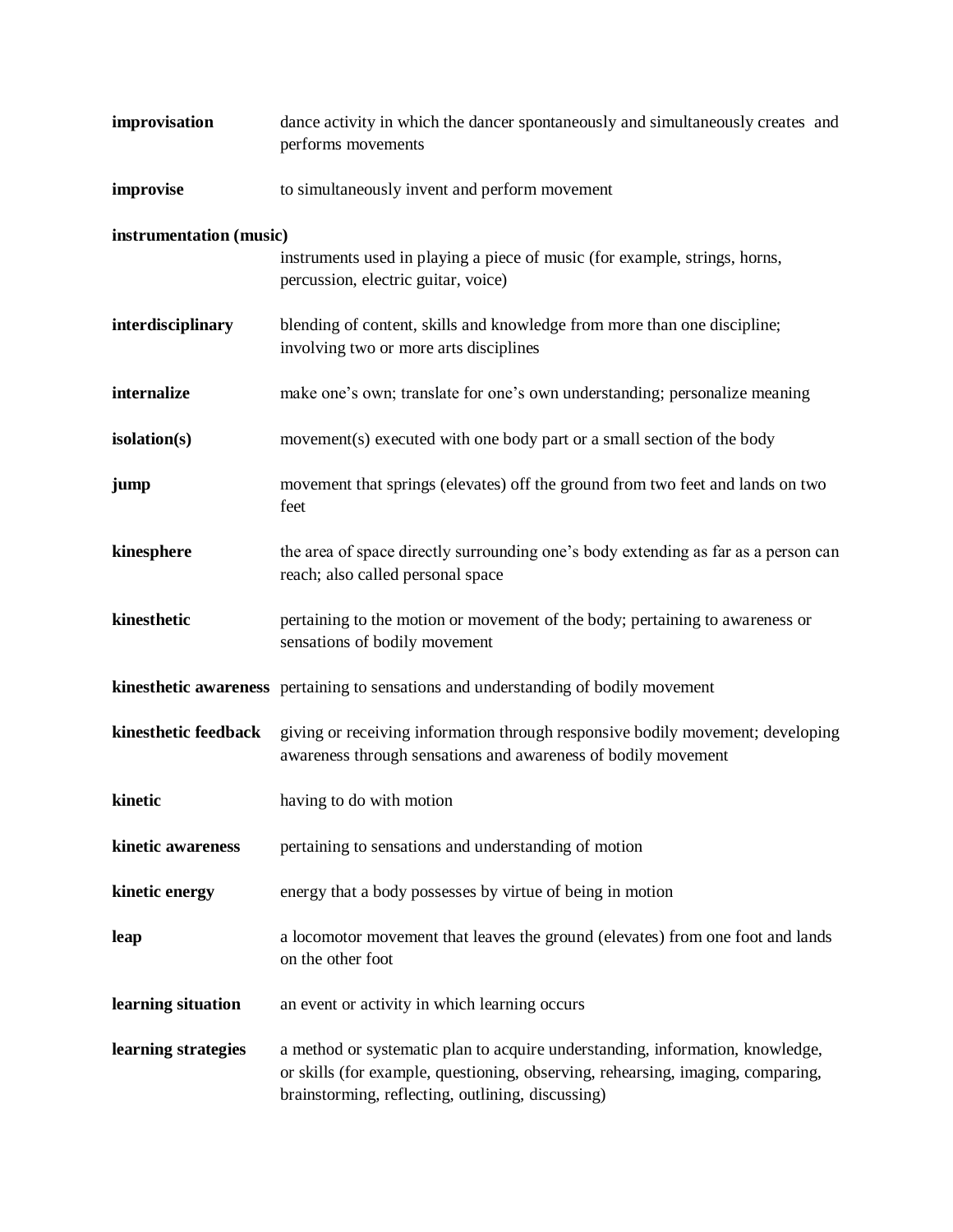| level                    | the height of the dancer's position or movements in relation to the floor or<br>ground (for example, high: moving or standing straight or on one's toes; middle:<br>moving or standing crouched with knees or body bent; low: moving or positioned<br>close to or positioned on the floor or ground) |
|--------------------------|------------------------------------------------------------------------------------------------------------------------------------------------------------------------------------------------------------------------------------------------------------------------------------------------------|
| locomotor                | movement that travels from one location to another or in a pathway through<br>space                                                                                                                                                                                                                  |
| logical                  | reasonable or organized methodically                                                                                                                                                                                                                                                                 |
| media technology         | elements of technology relating to media arts                                                                                                                                                                                                                                                        |
| meter                    | in music, the number and length of beats in a measure (for example, 2/4 equals<br>two quarter notes in a measure and 6/8 equals six eighth notes in a measure)                                                                                                                                       |
| mirror movement          | two or more dancers face one another and move simultaneously in unison                                                                                                                                                                                                                               |
| motif                    | a distinctive and reoccurring gesture or movement used to provide a theme and<br>unify ideas                                                                                                                                                                                                         |
| movement analysis        | the decoding of movement into components of movement; systems of decoding<br>phrases of movement into components of movement (for example, kinesiological<br>analysis, Laban Movement Analysis)                                                                                                      |
| movement characteristics | the qualities, elements, or dynamics that describe or define a movement                                                                                                                                                                                                                              |
| movement facility        | ease and range of bodily movement and coordination                                                                                                                                                                                                                                                   |
| movement invention       | original or innovative movement                                                                                                                                                                                                                                                                      |
| movement phrase          | a brief sequence of related movements that have a sense of continuity and artistic<br>or rhythmic completion                                                                                                                                                                                         |
| movement problem         | a specific focus that requires one find a solution and complete a task; gives<br>direction and exploration in composition                                                                                                                                                                            |
| movement qualities       | expressive components of movement, also called efforts                                                                                                                                                                                                                                               |
|                          | movement vocabulary codified or personal movement characteristics that define a movement style                                                                                                                                                                                                       |
| multicultural            | pertaining to diverse peoples, objects, or phenomena from a variety of countries<br>or societies having different artifacts, customs, values, or environments                                                                                                                                        |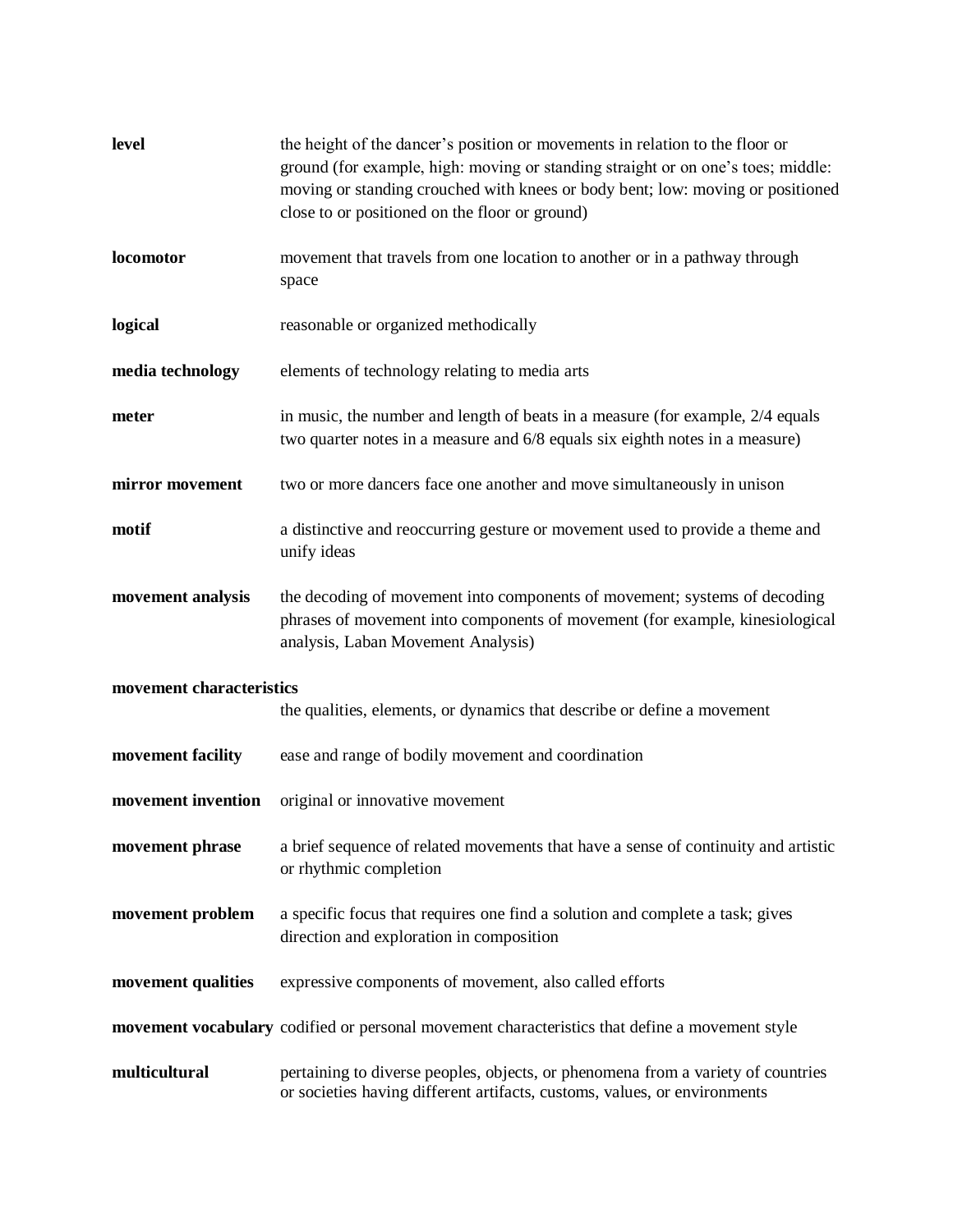## **multi-step movement problem**

|                                   | specific focus that serves as direction for exploration and composition<br>that requires several solutions or tasks to complete                                                                                                                 |
|-----------------------------------|-------------------------------------------------------------------------------------------------------------------------------------------------------------------------------------------------------------------------------------------------|
| musicality                        | a keen sensitivity to nuances and honed understanding of tonal and rhythmic<br>elements: (pitch, harmony, tone, duration) and the ability to coordinate with and<br>embody them                                                                 |
| narrative                         | a compositional structure that develops a story line with a beginning, middle, and<br>end                                                                                                                                                       |
| near focus                        | movement intent directed inward toward self or group and/or draw audience<br>attention inward towards themselves                                                                                                                                |
| negative space                    | the area (space) around and between the dancer(s) or dance images(s) in a dance                                                                                                                                                                 |
| non-locomotor                     | movement that remains in place; movement that does not travel from one<br>location to another or in a pathway through space                                                                                                                     |
| non-locomotor body patterns       |                                                                                                                                                                                                                                                 |
|                                   | organization of the body that does not travel through space; can involve<br>neuromuscular patterning (for example, core-distal, head-tail, homologous<br>[upper-lower], homo-lateral [same-side], cross-lateral [crossing the body<br>midline]) |
| non-traditional performance space |                                                                                                                                                                                                                                                 |
|                                   | an area or environment used for dance presentation that is not a theater                                                                                                                                                                        |
| notation system                   | a symbol system for components of movement (for example, Labanotation,<br>Language of Dance (motif), Beauchamp-Feuillet Notation, Eshkol-Wachman,<br><b>Benesh Notation</b> )                                                                   |
| observe                           | to notice, perceive, recognize or identify visually                                                                                                                                                                                             |
| pantomime                         | a genre in which the performer communicates actions or situations through<br>gesture, facial expression, and realistic or exaggerated movement rather than<br>speech                                                                            |
| pathway                           | the line through space along which a person or body part moves                                                                                                                                                                                  |
| pedagogy                          | the art or science of teaching and the principles of instruction                                                                                                                                                                                |
| perceive/perception               |                                                                                                                                                                                                                                                 |
|                                   | to gather and interpret sensory information from the external and internal<br>environment                                                                                                                                                       |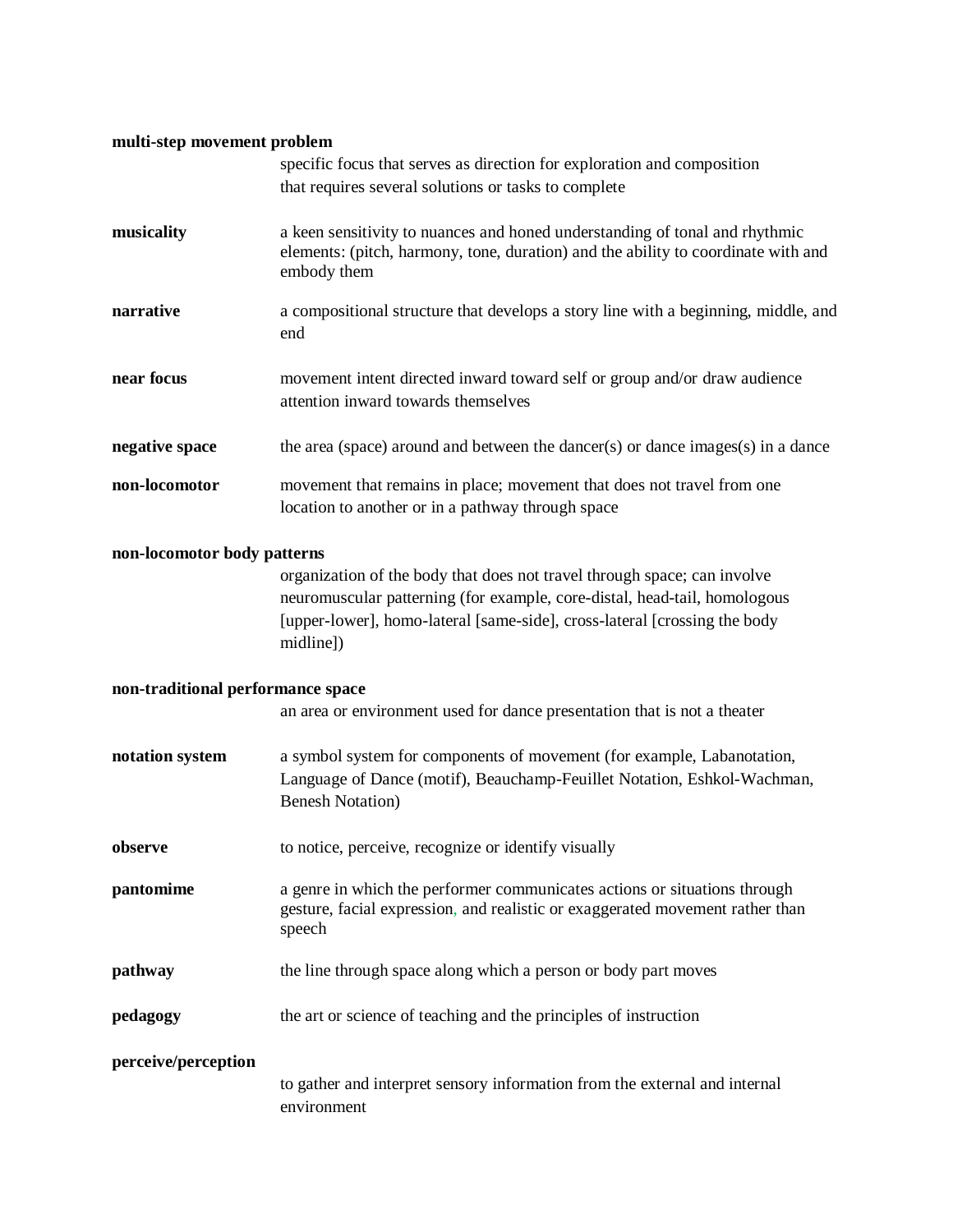| performance<br>the presentation of dance to observers |  |
|-------------------------------------------------------|--|
|-------------------------------------------------------|--|

### **performance etiquette**

performance values and expected behaviors when rehearsing or performing (for instance, no talking while the dance is in progress, no chewing gum, neat and appropriate appearance, dancers do not call out to audience members who are friends)

### **performance practices**

commonly accepted behaviors and practices when rehearsing and performing on stage (for example, production order is technical rehearsal, dress rehearsal, then performance; dancers warm up on stage and must leave when the stage manager tells them; when "places" are called, dancers must be ready to enter the performing space)

#### **performance presence**

|                               | the quality that draws an audience's attention to the performer; a quality in which<br>the dancer is both fully embodying the movement and artistic intent of the<br>choreography and is simultaneously communicating with the audience |
|-------------------------------|-----------------------------------------------------------------------------------------------------------------------------------------------------------------------------------------------------------------------------------------|
| performing                    | the execution of movement or dance whether in solitude, with other dancers, or<br>for presentation to observer                                                                                                                          |
| personal beliefs              | assumptions made about ourselves, others, and the world; statements, principles,<br>or doctrines that individuals choose to accept as true                                                                                              |
| personal identity             | a sense of self                                                                                                                                                                                                                         |
| personal meaning              | concerning an understanding or awareness affecting one's self or private life                                                                                                                                                           |
| personal movement preferences | movements chosen by the performer because the movements feel<br>comfortable, pleasurable, or most suited to the performance                                                                                                             |
| personal space                | the area of space directly surrounding one's body extending as far as a person can<br>reach; also called the kinesphere                                                                                                                 |
| personal style                | an individual's own approach to moving (see style)                                                                                                                                                                                      |
| personal values               | ideas that we hold to be important about behaviors, communication, and<br>interactions with others                                                                                                                                      |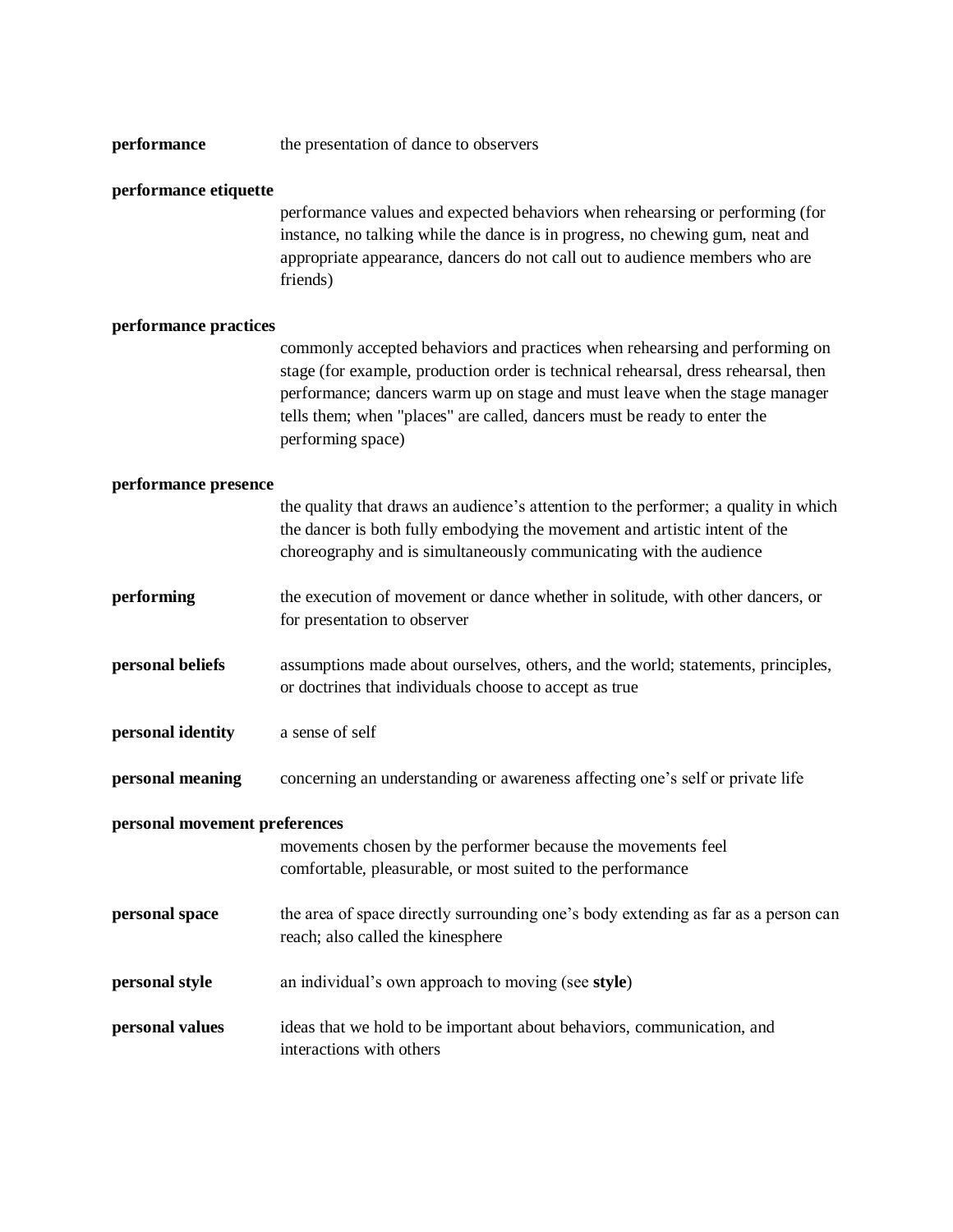| personal voice         | one's own thoughts, reflections and subsequent critical actions in one's own<br>choreography                                                                                                                                                                                                                        |
|------------------------|---------------------------------------------------------------------------------------------------------------------------------------------------------------------------------------------------------------------------------------------------------------------------------------------------------------------|
| phrase                 | a brief sequence of related movements that have a sense of continuity and artistic<br>or rhythmic completion                                                                                                                                                                                                        |
| phrasing               | in music, the dynamic and qualitative arc of a musical phrase within a larger<br>piece of music; in dance, the way a dancer shapes a series of movements within a<br>larger piece using dynamics (for example, amplitude, attack, movement<br>qualities), especially but not exclusively in coordination with music |
| pivot                  | a turn that shifts the direction of facings and is executed with weight on both feet<br>on the ground                                                                                                                                                                                                               |
| polyrhythmic           | in music, several rhythms layered on top of one another and played<br>simultaneously; in dance, embodying several rhythms simultaneously in different<br>body parts                                                                                                                                                 |
| prance                 | a locomotor movement that springs (elevates) from one foot to the other with<br>knees bent as the legs are raised to the front                                                                                                                                                                                      |
| production elements    | aspects of performance that produce theatrical effects (for example, costumes,<br>make up, sound, lighting, props)                                                                                                                                                                                                  |
| production terminology |                                                                                                                                                                                                                                                                                                                     |
|                        | words commonly used to refer to the stage, performance setting, or theatrical<br>aspects of dance presentation                                                                                                                                                                                                      |
| projection             | a process in which the dancer energizes performance of movements and use of<br>focus to communicate out into the house and reach all audience members                                                                                                                                                               |
| proprioception         | internal sensations and awareness of body position and movement                                                                                                                                                                                                                                                     |
| proscenium arch        | the front section of a stage that frames the curtain                                                                                                                                                                                                                                                                |
| proscenium setting     | a proscenium stage performance space; the stage is set back from the audience<br>who observes the action from the front only                                                                                                                                                                                        |
| quality of movement    | the dynamic energy, force, effort, or characteristics that give movement its style,<br>expression, or effect                                                                                                                                                                                                        |
| research resources     | sources for information and/or data gathering (for example, observation,<br>interview, oral tradition, text, media, or movement)                                                                                                                                                                                    |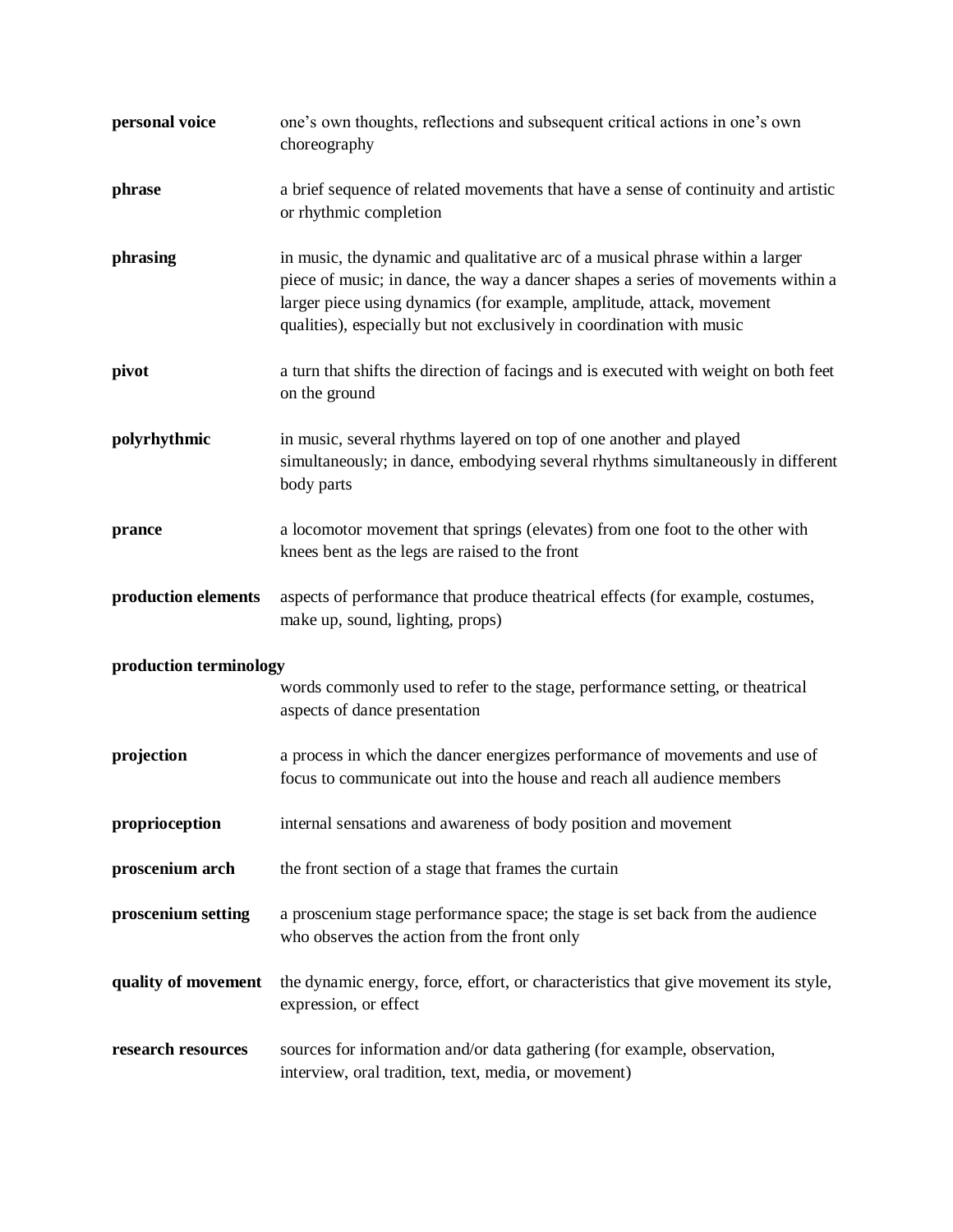| responding        | an affective, cognitive, or physical observation or reaction to that which is<br>perceived or experienced                                                                                                                                                                                              |
|-------------------|--------------------------------------------------------------------------------------------------------------------------------------------------------------------------------------------------------------------------------------------------------------------------------------------------------|
| rhythm            | the patterning or structuring of time through movement or sound                                                                                                                                                                                                                                        |
| rock              | a repetitive movement of the torso that rhythmically tilts the body off the vertical<br>axis from side-to-side or forward and back                                                                                                                                                                     |
| See.Think.Wonder  | an inquiry-based Visual Thinking Strategy (VTS) used for critical analysis from<br>Harvard Project Zero, in which children respond to simple questions (What do<br>you see? What do you think? What do you wonder?) which enable a child to<br>begin make meaning from an observed (dance) work of art |
| side/side         | homo-lateral movement of body parts that are on one side of the body                                                                                                                                                                                                                                   |
| skip              | locomotor movement involving a step-hop pattern that changes legs                                                                                                                                                                                                                                      |
| slide             | a gliding locomotor movement done sideways; one leg reaches out sideways, the<br>other foot follows to join together by gliding along the floor, usually performed<br>with a slight elevation after the coming together and the next sideways step; a<br>form of sideways gallop                       |
| slither           | a form of crawling movement with the belly on the floor                                                                                                                                                                                                                                                |
| somatic practice  | the application of a somatic system                                                                                                                                                                                                                                                                    |
| somatics          | systems of bodily movement that focus on moving with ease, lack of physical<br>stress, and movement efficiency                                                                                                                                                                                         |
| sound environment | sound accompaniment for dancing other than music (for example, street noise,<br>ocean surf, bird calls, spoken word)                                                                                                                                                                                   |
| space             | components of dance involving direction, pathways, facings, levels, shapes, and<br>design; the location where a dance takes place; the element of dance referring to<br>the cubic area of a room, on a stage, or in other environments                                                                 |
| spatial           | of or relating to space or existing in space                                                                                                                                                                                                                                                           |
| spatial design    | pre-determined use of directions, levels, pathways, formations, and body shapes                                                                                                                                                                                                                        |
| spatial pathways  | the line through space along which a person moves                                                                                                                                                                                                                                                      |
| stage left (SL)   | on a proscenium stage, the left side of the stage from the performer's point of<br>view when looking out toward the audience                                                                                                                                                                           |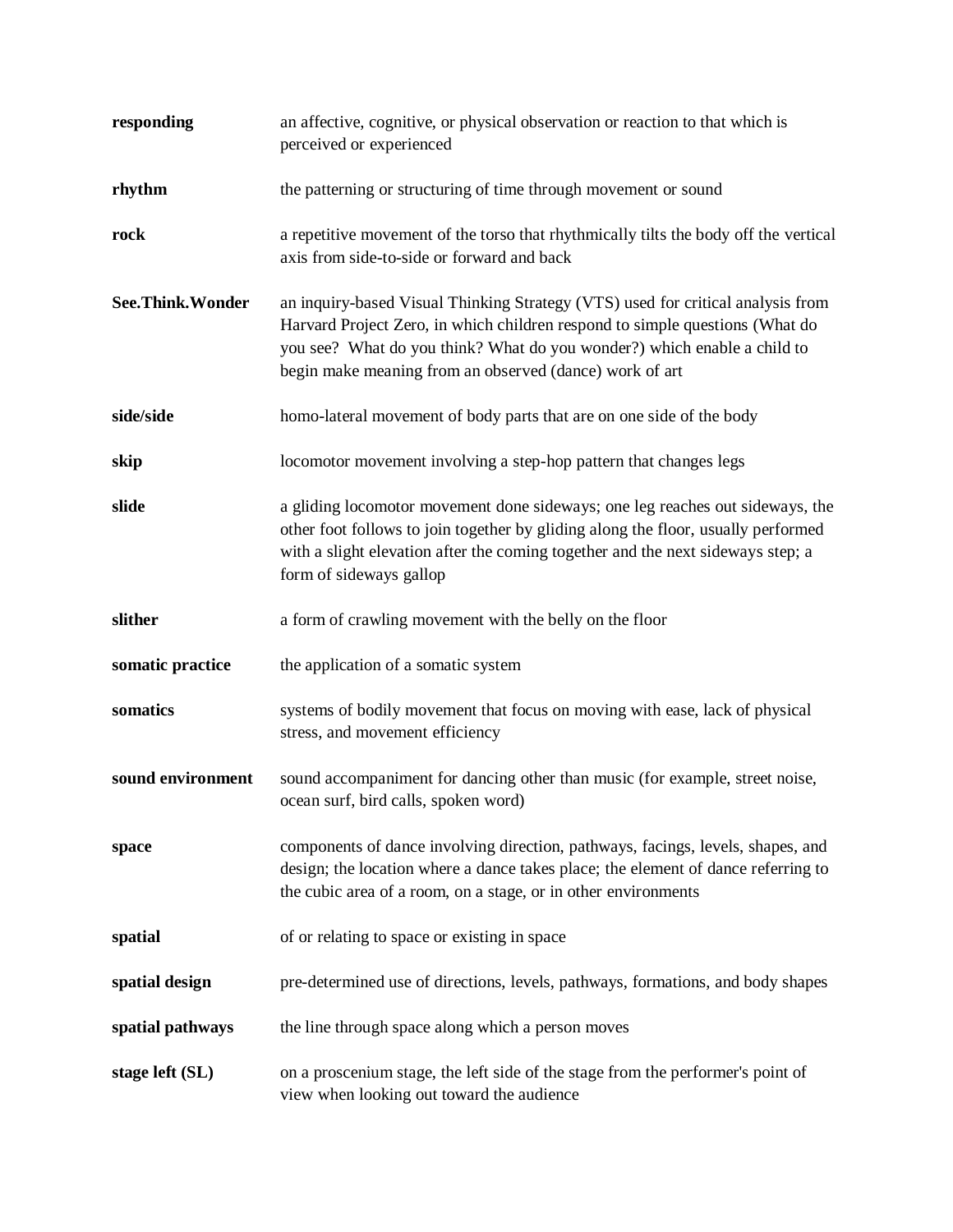| stage right (SR)         | on a proscenium stage, the right side of the stage from the performer's point of<br>view when looking out toward the audience                                                                                                                                                                                                         |
|--------------------------|---------------------------------------------------------------------------------------------------------------------------------------------------------------------------------------------------------------------------------------------------------------------------------------------------------------------------------------|
| stage terminology        | words commonly used to refer to the various areas of a proscenium stage and its<br>equipment (for example, wings, upstage, downstage, quarter, apron, teaser,<br>crossover)                                                                                                                                                           |
| stimuli                  | a thing or event that inspires action, feeling, or thought                                                                                                                                                                                                                                                                            |
| structural criteria      | applicable principles of compositional organization that serve to communicate an<br>artistic idea                                                                                                                                                                                                                                     |
| structure                | the organization or design of a dance composition                                                                                                                                                                                                                                                                                     |
| structured improvisation |                                                                                                                                                                                                                                                                                                                                       |
|                          | using a framework to explore movement possibilities, skills, or concepts as<br>process or product                                                                                                                                                                                                                                     |
| style                    | dance that has specific movement characteristics, qualities, or principles that<br>give it distinctive identity (for example, Graham technique is a style of Modern<br>Dance; rhythm tap is a style of Percussive Dance; Macedonian folk dance is a<br>style of International Folk dance; Congolese dance is a style of African Dance |
| sub-divided rhythms      | sub-divisions of a beat within a rhythmic structure (for example, a tango rhythm<br>which is long, long, short-short, long)                                                                                                                                                                                                           |
| sway                     | a movement in which the body rhythmically leans side-to-side in opposite<br>directions                                                                                                                                                                                                                                                |
| swing                    | an arcing action in which the body or the limbs rise and fall in a suspending and<br>falling rhythm                                                                                                                                                                                                                                   |
| systematic analysis      | the application of a logical method to organize perceptions of a dance that is<br>observed or performed                                                                                                                                                                                                                               |
| technical dance skills   | the degree of physical proficiency a dancer achieves within a dance style or<br>technique (for example, coordination, form, strength, speed and range)                                                                                                                                                                                |
| techniques               | methods developed to teach and learn particular dance styles, and the styles<br>associated with those methods (for example, Graham technique; Cecchetti ballet,<br>Irish Dance)                                                                                                                                                       |
| tempi                    | different paces or speeds of music, or underlying beats or pulses, used in a dance<br>work or composition (singular: tempo)                                                                                                                                                                                                           |